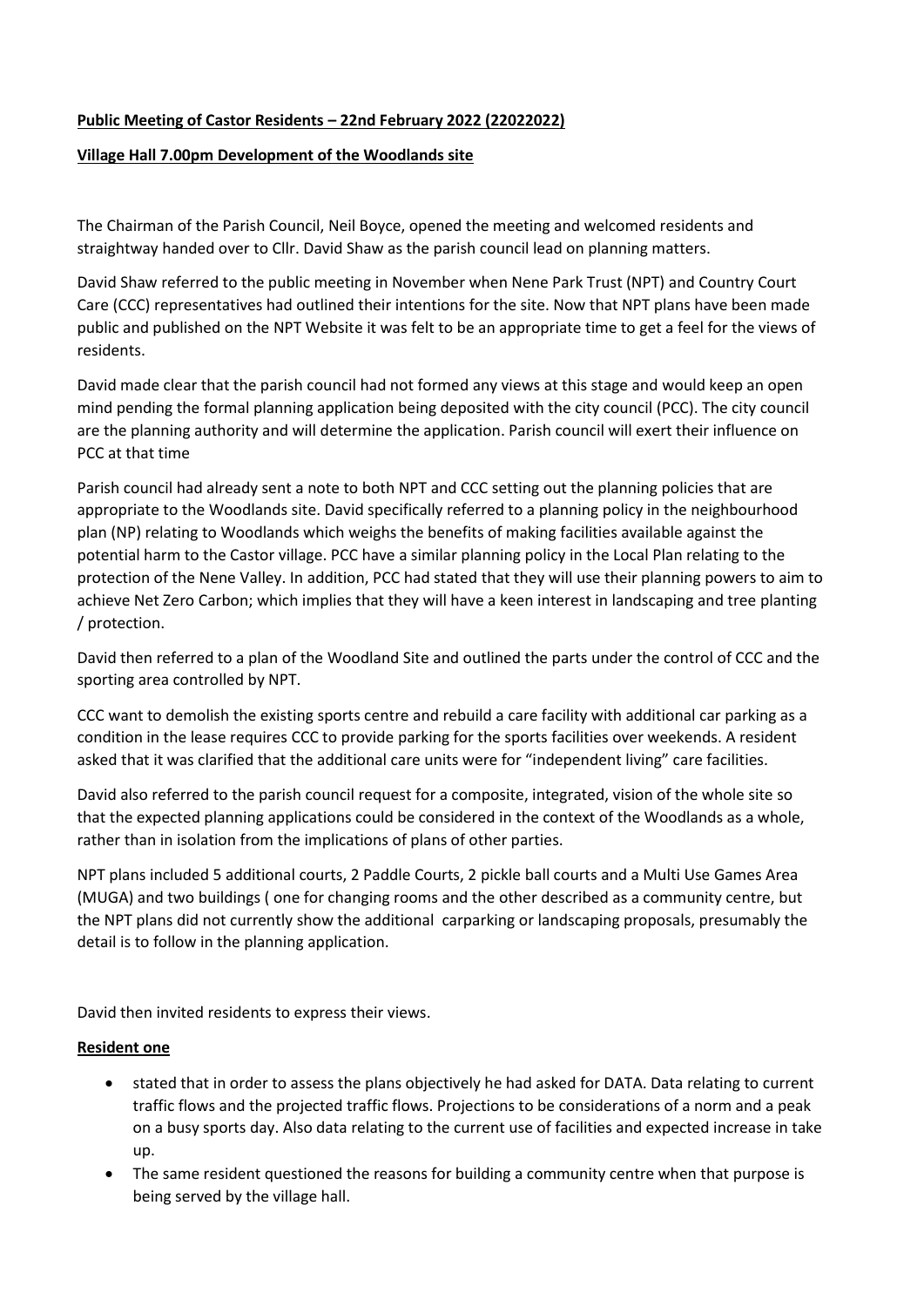### **Resident two**

• Asserted that the published plans were inaccurate as showing parking where it does not exist and that it was pertinent since it is known the NPT need an additional 60 spaces

## **Resident Three**

• Indoor bowls has had to be curtailed – was there any chance that the bowls green could be resurrected and used for outdoor bowls? David Shaw responded that the resident might need to contact David Hicks of CCC to pursue that question.

## **Resident Four**

• Traffic Plan shows access via the Village Hall – is that realistic

## **Resident Five**

• Along one boundary of the site are 7 protected trees and it follows that no hard surfaces should be constructed in the vicinity as might affect the roots of those trees. David referred to the recent planning appeal and the planning inspectors stress on the importance of those trees when the appeal was dismissed

#### **Resident 6**

• followed up the same point and suggested that a footpath access to the site might require the removal of trees

# **Resident 7**

- asked for clarification of the intentions for the existing Sports centre and questioned the wisdom of demolishing a perfectly sound building and rebuilding the same facilities elsewhere on the same site.
- He also asked what was the expected timescale. David responded that a planning application might be submitted as early as March this year

#### **Resident eight**

- Expressed his support to the parish council in pursuing the green elements of any planning application assessment and asked if CCC had given enough thought to alternatives to gas heating as there were plenty of other solutions, Heat source, renewables solar etc.
- In regard to insulation CCC could set an example and not settle for the minimum insulation requirement